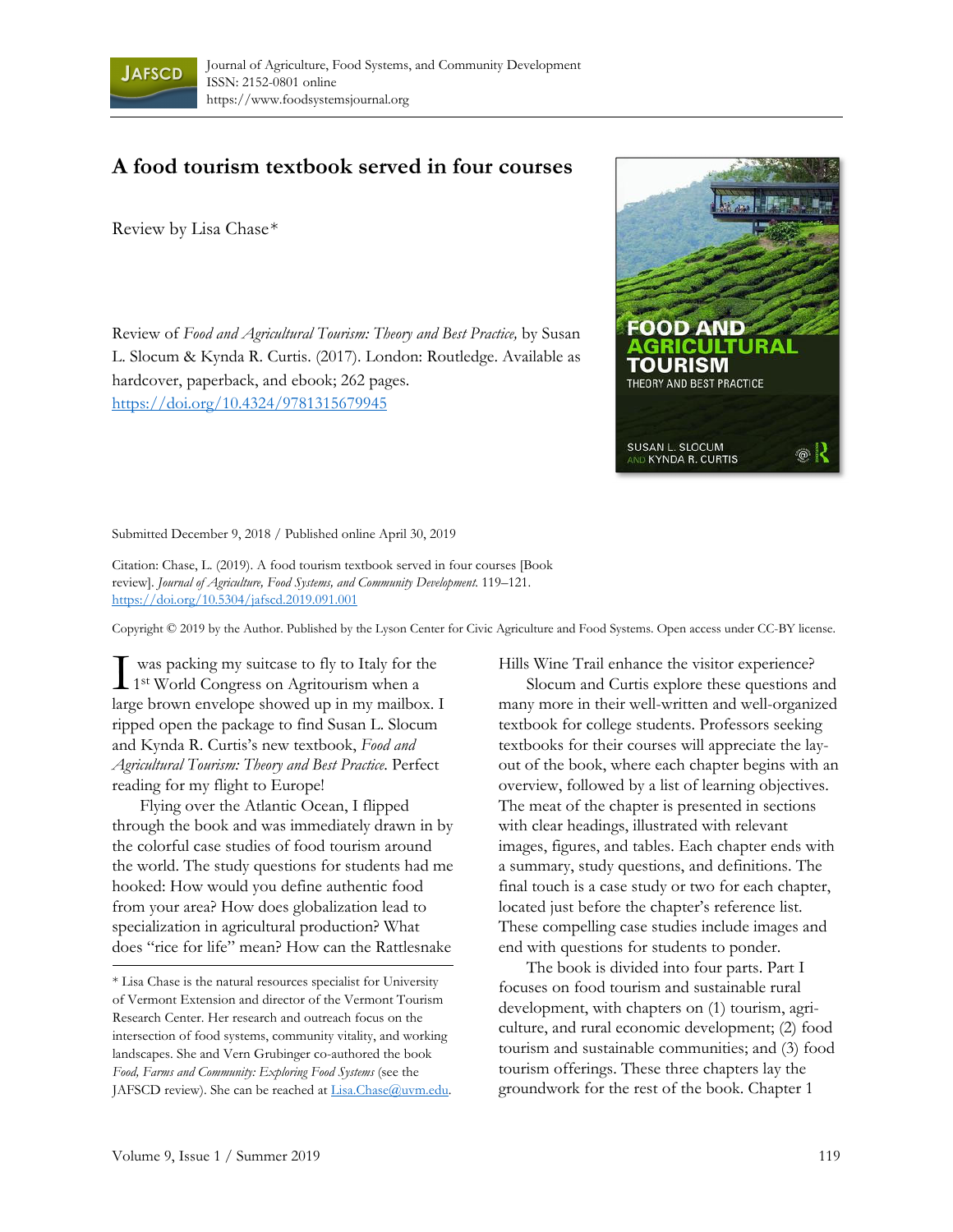provides background on the key industries of tourism, agriculture, and rural development and introduces several terms related to the study of economic impacts. Chapter 2 delves into sustainable tourism and presents a balanced discussion on its many benefits for communities while also acknowledging some of the associated challenges. Chapter 3 addresses agritourism, culinary tourism, food trails, events, and the importance of authenticity.

 Part II describes the evolution of agriculture and the importance of food in contemporary culture. This section tackles topics such as globalizing agriculture to feed the world; rural landscapes, heritage, and economic development; and modern food movements. Chapter 4 lays out two centuries of historical background on the industrialization of agriculture, along with its caveats for consumers. Chapter 5 discusses the impacts of rural migration of families and youth to urban centers. Food tourism is presented as a strategy to revitalize rural communities. Chapter 6 focuses on three current food movements: buy local, foodie, and sustainable consumption. These food movements provide opportunities for rural economic development, which are detailed in Part III.

 Part III examines food tourism markets and targeted destination design. Chapters explore food tourists and food tourism markets, as well as the process for developing a food tourism destination. Chapter 7 presents research on general traveler typologies, including so-called foodies and food tourists. Chapter 8 emphasizes the importance of identifying target markets and summarizes methods for market research. Chapter 9 details brand development and strategies to market destinations. These three chapters will be of interest to practitioners as well as faculty and students.

 The final section, Part IV, concentrates on food tourism policy and practice, and includes chapters on policy and governance, safety in food tourism operations, and devising the food tourism product. Chapter 10 discusses good governance and policy cycles, and explores how they affect food tourism in both positive and negative ways. Chapter 11 focuses on food safety. While this is an important topic, the chapter is written by a contributing author (Karin Allen, Curtis's colleague at Utah State University), bringing in a new voice but slightly interrupting the flow of the text. Chapter 12 concludes the book with practical tools for developing business and marketing plans, including financial feasibility assessment and breakeven pricing.

 If you were to guess that this textbook has a lot of economics in it, you'd be correct. I suspect that is due to Curtis's influence, as she has a Ph.D. in economics and is a professor and Extension specialist in agriculture and food marketing in the Department of Applied Economics at Utah State University. The emphasis on economics is balanced by Slocum's background in sustainable rural development, policy implementation, and food tourism. She is an assistant professor in the Department of Tourism and Event Management at George Mason University. Both authors have traveled extensively, resulting in case studies and examples from all over the world. Many of the case studies were written by the authors, although some were contributed by others.

 Publication of this textbook is aptly timed, as university programs in food systems are growing worldwide, along with interest in food tourism and agritourism. For instance, CABI has a new series on tourism that includes *Food and Wine Tourism: Integrating Food, Travel and Terroir,* by Croce and Meridies, and *Food Tourism: A Practical Marketing Guide,* by Stanley and Stanley. Slocum and Curtis's book was written as a textbook first and foremost, although it could be useful for practitioners. The books from CABI were primarily written for practitioners but could be used in the classroom. While all three books seek to cover the world, the countries emphasized in the case studies vary somewhat.

 Slocum and Curtis's book is an important contribution to the literature, and I have no doubt it will be widely used by faculty and students working at the intersection of agriculture, tourism, and rural economic development. Faculty considering developing a course on food tourism need look no further. This textbook can serve as the framework for a semester-long course. The book can also complement existing syllabi that focus on broader issues related to food and agricultural tourism. I will not be surprised to find this book—with its relevant case studies and